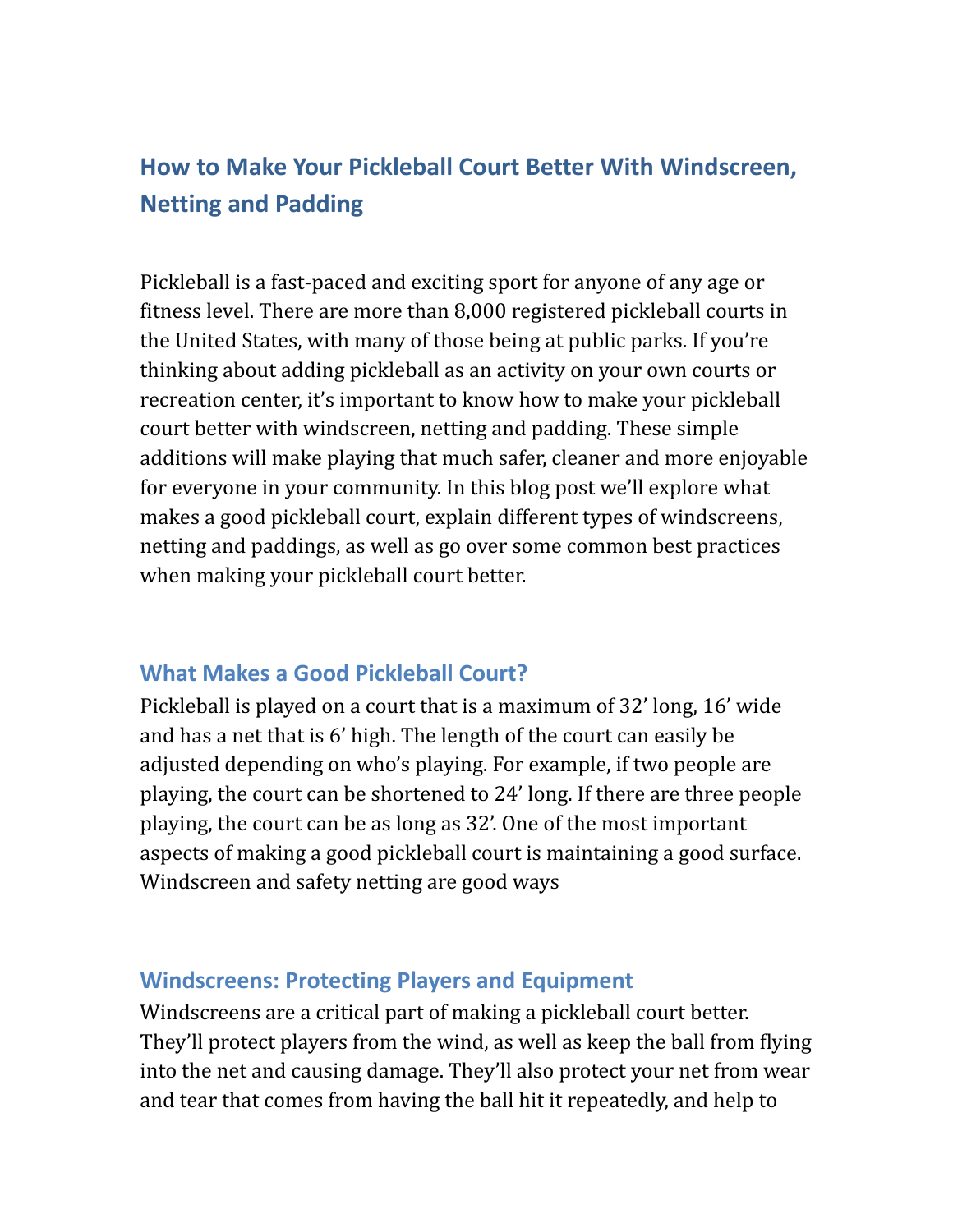keep the ball from splashing into the water. A windscreen is simply a wall that is placed behind the net. It can be made from a variety of different materials, including PVC, fabric or chain link fencing. At a minimum, each player should have a windscreen on their side of the court to protect them from the wind. While these windscreens can be fairly simple, it's recommended that they be no less than 3' tall. This will help to protect both players and their equipment from the wind.

#### **Netting: Maintaining Safety and Quality of Surface**

Different types of netting are available to play pickleball on any court, no matter what its dimensions are. The most common types of netting used are synthetic or natural fiber. These are both durable, heavy-duty nets that are meant to last. Synthetic netting is usually made from a combination of polyethylene and polypropylene fibers. This type of netting is highly durable, safe and great for outdoor use. Many synthetic nets also have UV protection built in, which helps to prevent discoloration and fading from prolonged exposure to the sun. The only downside of synthetic netting is that it can break down when it gets wet, so it's best used indoors. Natural fiber netting is often made from a combination of nylon and polyester fibers. This netting type is considered to be more eco-friendly than synthetic netting, but it is also more expensive. Natural fiber netting is very durable and is well-suited for both indoor and outdoor use.

#### **Paddings: Making Games More Enjoyable for Everyone**

While a good court, net and windscreen will keep the game safe and clean, it's also important to add some sort of padding to the pickleball court. This will help to protect players from the ground, and keep the ball from bouncing too much, which makes the game much more enjoyable for everyone. The best type of padding to use depends on the surface of the court. If the court is made of concrete, rubber is the best